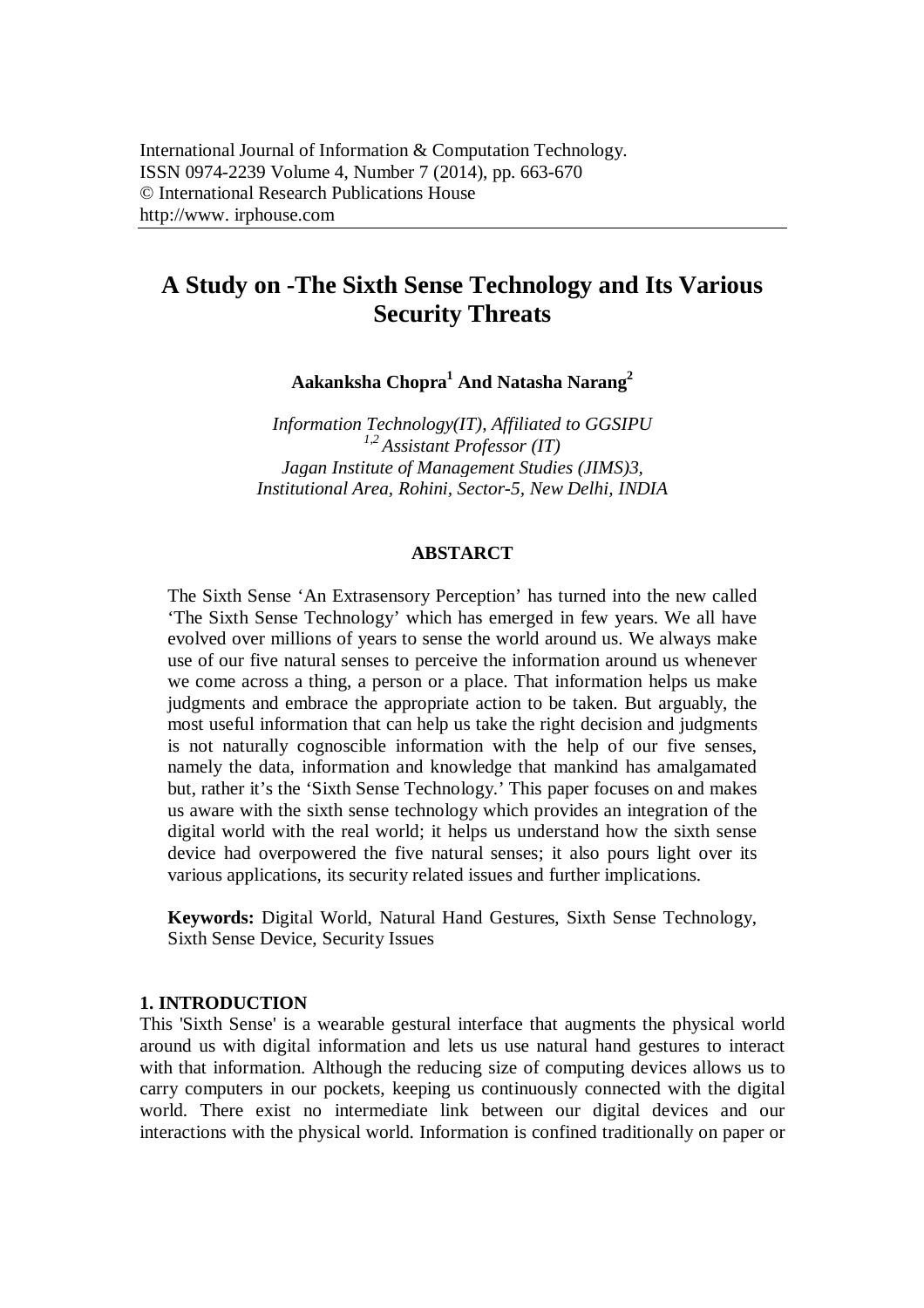digitally on a screen. Sixth Sense Device binds this gap, bringing intangible, digital information out into the tangible world, and allowing us to interact with this information via natural hand gestures. 'Sixth Sense' frees information from its confines by seamlessly integrating it with reality, and thus making the entire world your computer. Sixth Sense allows people to use internet without a screen or a keyboard it actually acts itself as a computer and is connected to cloud. It has turned any surface into a touch screen.

By using a camera and a tiny projector mounted in a pendent like wearable device, 'Sixth Sense' sees what you see and visually augments any surface or objects we are interacting with. It projects information onto surfaces, walls and physical objects around us, and let us interacts with the projected information through natural hand gestures, arm movements, or our interaction with the object itself. The software program processes the video stream data captured by the camera and tracks the locations of the colored markers (that we wear on our fingers) using simple computer vision techniques. This paper helps us have knowledge of how the sixth sense device had vanquished the five natural senses. This paper makes us cognizant how the sixth sense technology provides an integration of the digital world with the real world. This paper focuses over various applications light over various security related issues and further implications. The theory behind Sixth Sense Technology is that the Sixth Sense Device tries to determine not only what someone is interacting with but also how he or she is interacting with it. The software searches the internet for the information that is relevant to that situation.

#### **2. HISTORY**

Pranav Mistry, of Indian origin, a PhD student in Fluid Interfaces Group at the MIT Media Lab is the mastermind behind the Sixth Sense technology. Pranav was inspired by the movies like "Robocop" and "Minority Report" which inspired him to create his view of a world not dominated by the computers, human robots and digital information rather build a technology with Human gestures which is portable enough to carry and to make the world more interactive and workflow much easier. Sixth Sense will allow us to interact with the world like never before. We can get any information anywhere within few moments and that took on a new level without any screen or computer hardware components. On great part of the device is its ability to scan objects or people and project out information regarding what you are looking for. The Sixth Sense technology was developed at media labs in MIT and termed as Wear Your World (WUW.)

#### **3. WORKING**

As we can see in Figure 3 that the camera captures the movement of moving colored markers on the user's finger tips when they move their hands. Camera and projector both are connected to the smart phone in user's pocket. Recognition is made using *Computer Vision Technique*. The software program processes this video stream data and interprets the movements into gestures. Each gesture is different from one another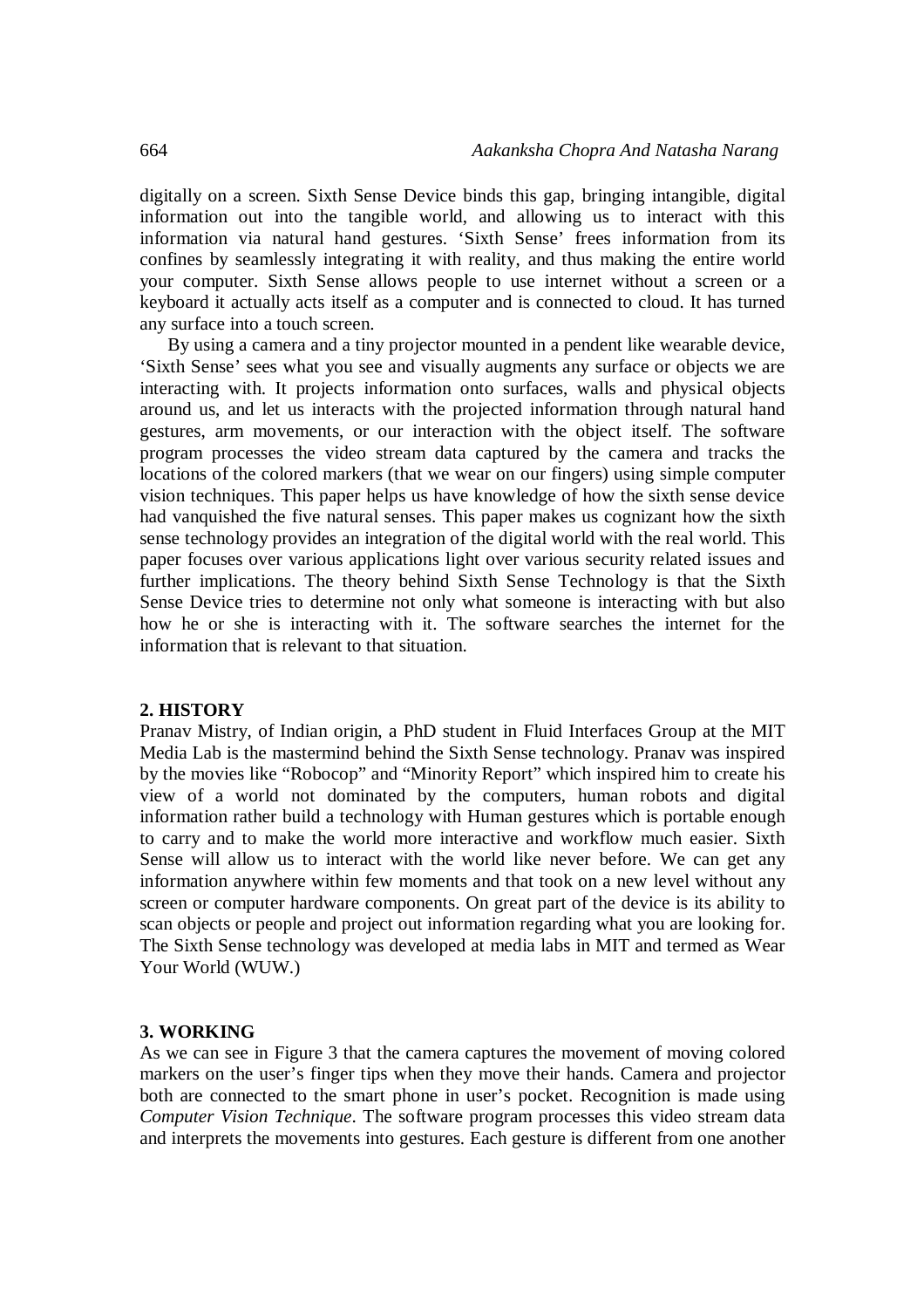and is assigned some commands. These gestures act as input to application which is projected by the projector. The mirror reflects the image formed by the projector to front. The projector projects visual images on a surface. This surface can be wall, table or even your hand. This technology is mainly based on hand gesture recognition, image capturing, processing and manipulation, etc.



**Figure 1 :** The Sixth Sense Device



**Figure 2:** Working of Sixth Sense Device

# **The software recognizes following 3 kinds of gestures:**

- *Multi-touch Gestures:* where we touch an image like a map and make it move by pinching & dragging.
- *Iconic Gestures:* like drawing a star in the air with fingers and it shows me weather. Or drawing a circle on my wrist and it shows me watch.
- *Freehand Gestures:* all the gestures done with free hands like clicking a picture in the air and it projects that picture on any surface.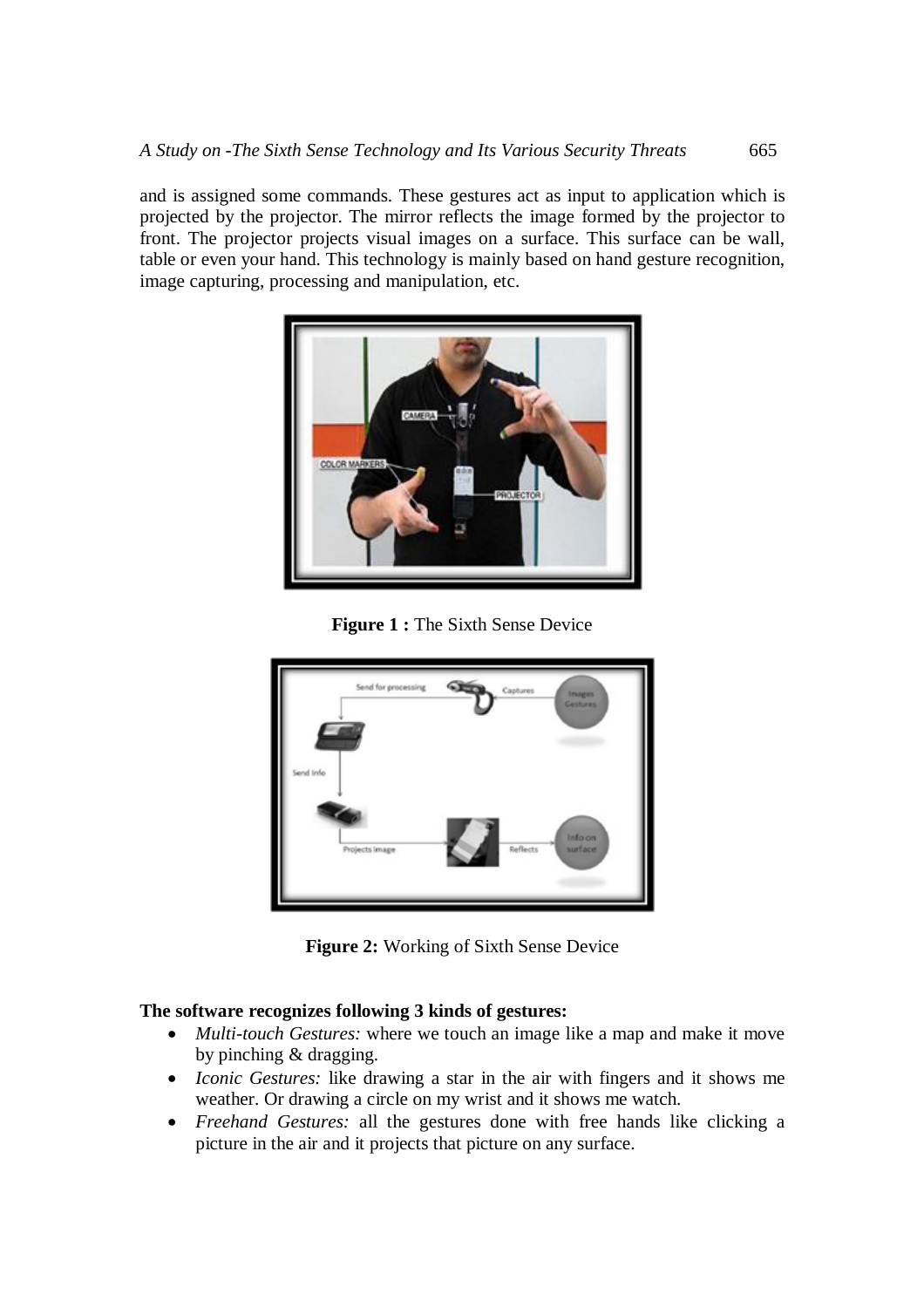# **4. VARIOUS APPLICATIONS**

There are various applications of Sixth Sense that exhibits the efficiency, viability and flaccidity of the system.

*4.1 Make a Call:* This technology enables the user to call without using the dialer. The dialer will be projected as soon as user brings the palm in front of the device. The user does not need a mobile phone to make the call rather the virtual keypad it projected on the palm.

4.2 *Get Flight Updates:* The device can also tell the user whether the flight is delayed or is on time by looking at the ticket.

*4.3 The Map:* The map application allow the user to navigate a map that displayed on a nearby surface by using our hand gestures, which is similar to the gestures supported by Multi-Touch based systems, permitting the user to zoom in, zoom out or pan using intuitive hand movements.

*4.4 3D Drawing Application:* The drawing application of this device lets the user draw on any surface by tracking the tips movements of the user's index finger.

*4.5 The Clock:* The user just needs to make a gesture of a circle on the wrist and the clock with current time will be projected on the user's hand.

*4.6 Motion Capture:* Using fingers the user can capture photos and no need to carry an extra gadget. The box created by fingers act as a frame. These photos can be edited also or shared with people.

*4.7 Video Newspapers:* This device also recognizes articles in the newspaper, retrieve the latest related stories or video stream from the internet and then display them on pages for user. It had said goodbye to "dictionary and encyclopedia."

*4.8 Book Information:* for book lovers it had proved to be a blessing as you just open any book and find the ratings of the book, also move to any page and get additional information. Similarly, we can find information about any product also.

# **5. VARIOUS SECURITY THREATS**

Every technology available in the market and in process faces some severe security threats. With sixth sense device also there are some security concerns due to which it is still not in the market. There are several Cyberwarfare with Sixth Sense. Cyberwarfare also known as Cyber War are any virtual conflict initiated to attack on enemy's computer and information system.

Through Internet, these attacks disable financial and organizational systems by stealing or altering classified data to undetermined network websites and services. It leads to military and financial computer systems at risk and Security breaches. There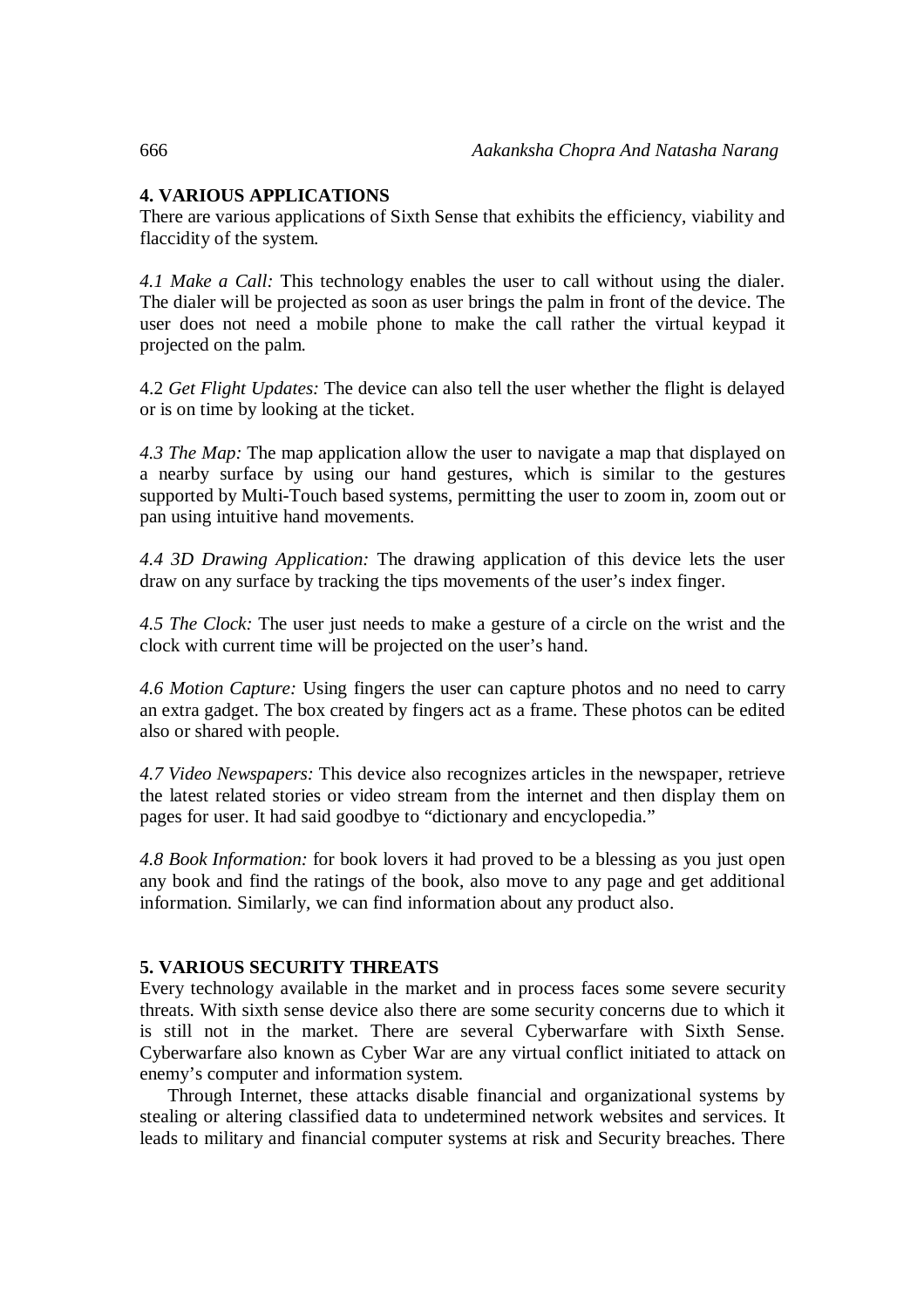are some weaknesses in the device that can reduce the accuracy of the data.

- Let us study in depth all the security issues:
- *No Privacy:* When a person is taking a picture using Sixth Sense, he just snaps with his fingers without even intimating or informing the person or thing being clicked. Person can never tell that a sixth sense device is taking a picture as picture can just be captured by hand gestures and the device is also not that big. Also people don't want to be captured on a camera of any random person. This is invading other's privacy which can be a huge problem.
- *Intelligence opening doors for criminals:* This device can help in collecting amazing amount of information without getting caught or being tagged as a suspicious person. Like when the person having this device enters any office or building can use "PICTURE" application to collect all the relative and secret information about that office or building. Secondly, when it comes to OSINT it is endless. OSINT stands for Open Source INTelligence; that is collected from Publically available sources. By using the "Facebook Face" database to recognize people on the streets; knowing what they do, where they live, where the work, how much they earn, etc. All the personal information can be extracted. This will definitely open lot of doors for criminals also.
- *Tool for Hackers:* A hacker could use this device to attack an online environment using functions on the device to break in building. It can lead to Hacktivism which is closer to cyberterrorism. *Hacktivism* can be understood as an activity that is malicious, destructive, and undermining the security of the Internet as a technical, economic and political platform. Hackers or Hacktivist will use this device as a weapon to feed or can provide information to Hacktivist army.
- *Cyber Security:* Sixth Sense Device could actually be a real trouble if one can communicate and share information with other Sixth Sense devices then it means one can manipulate them and infect them with malware. Malwares are software used to disrupt computer operation, gather sensitive information or gain access to private computer system. It can change credentials, steal credentials, Provide wrong information or wrong agenda.
- *Health Issues:* When the device is projecting on hard surface, it is not private only for the user using it rather people around him can see the projection very easily since it is very definite and exact. As we all know that projection is better at night time and dark areas than morning and bright areas. This is a bigger issue from health prospective that vision of the user can be damaged. The device should be able to shift its projection techniques during different times of the day.

Sixth Sense could be used as a weapon of mass destruction also. We cannot use it in Medical Environment. Though this device will allow us to recognize people but it is an infringement on our privacy. Pranav Mistry is trying to overcome these security threats. Pranav Mistry said-"This prototype needs some serious engineering and programming."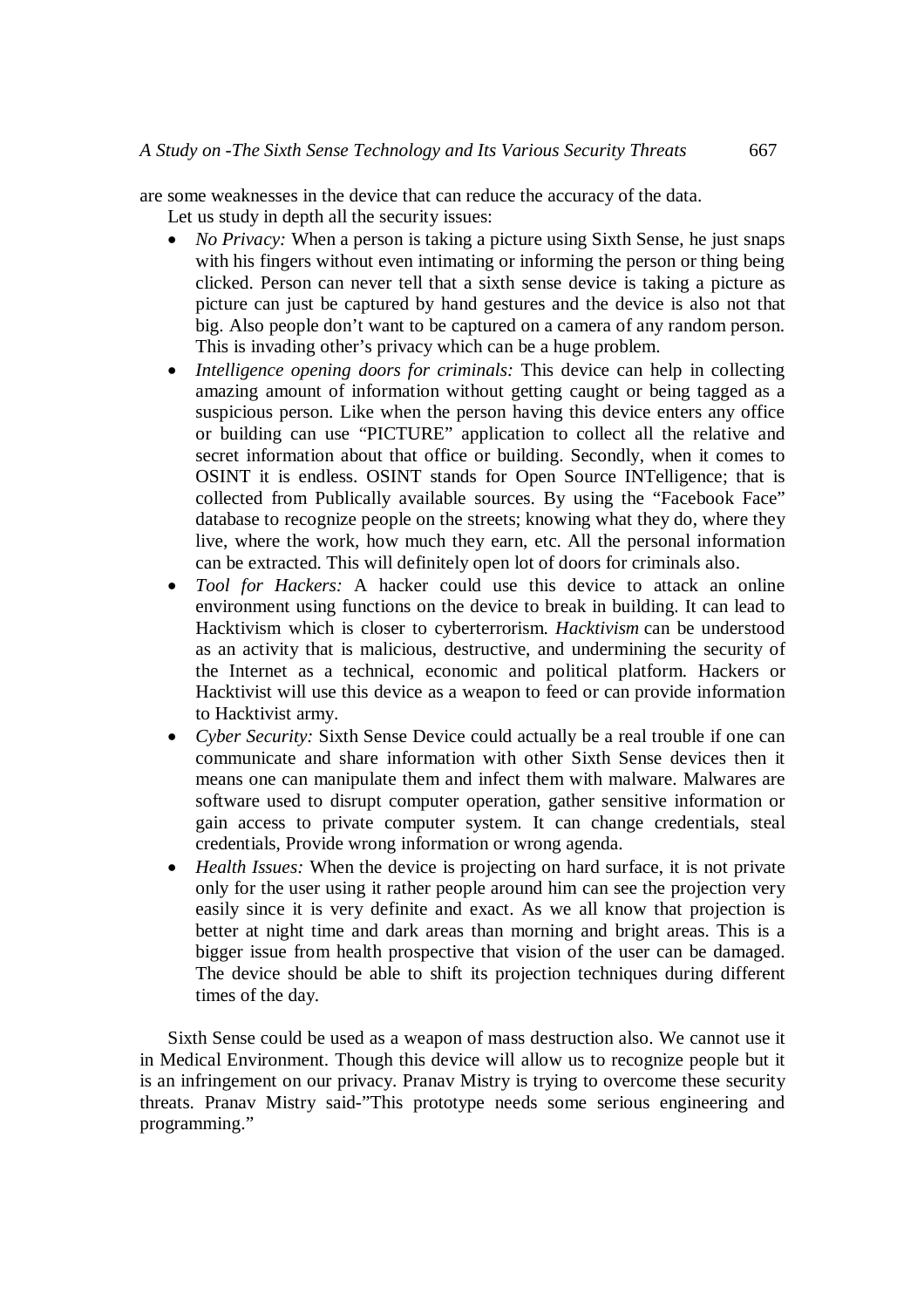## **6. FUTURE ENHANCEMENTS**

As this technology will emanate may be new devices and new technologies based on it will also come up. Sixth Sense Device is completely different from the computers as it enables one to compute and browse on any surface that we can find around. The foremost thing is to overcome all the security threats discussed in previous section; as many new technologies came and died due to security issues and threats. Secondly, to get rid of the color markers and integrate camera and projector inside the mobile computing device itself. Thirdly, implementing this technology in various areas like gamming, education system etc. Fourthly, there can be a 3D gesture tracking as in MS Kinect device. Fifthly, in this world of smart phones where smart phone as available at cheaper prices with more features Pranav should try to reduce its actual cost from \$350. Lastly, and the most essential which can be benefit for the society also to make sixth sense work as fifth sense for disabled people.

### **7. CONCLUSION**

The Sixth Sense is developed to seamlessly integrate information into real world. The future may depend upon the Sixth Sense. It can contribute an easy control over machineries and equipment's in industry. Hence, it can help in enrooting diverse applications for different developers and engineers upon how they imagine, innovate, what's their need and how they want. So, considering its widespread applications the inventor has decided to make it open source so it can be called as open source software. This technology can be a replacement of the  $5<sup>th</sup>$  sense for differently abled people. This technology will bring a drastic change in the field of Science and technology.

# **8. REFRENCES**

- [1] Rakesh D. Desale, and Vandana S. Ahire "A Study on Wearable Gestural Interface – A SixthSense Technology", IOSR Journal of Computer Engineering (IOSR-JCE) e-ISSN: 2278-0661, p- ISSN: 2278-8727Volume 10, Issue 5 (Mar. - Apr. 2013), pp. 10-16, Available: *www.iosrjournals.org*
- [2] Monika Arora, "Basic Principles of Sixth Sense Technology", VRSD International Journal Of Computer Science and Information Technology, VSRD-IJCSIT, Vol. 2 (8), 2012, pp.687-693, Available: **www.vsrdjournals.com**.
- [3] Nigel Davies, Manfred Lau, Chris Speed, Tom Cherrett, Janet Dickinson, and Sarah Norgate, "Sixth Sense Transport: Challenges in Supporting Flexible Time Travel",Published in: HotMobile '12- Proceedings of the Twelfth Workshop on Mobile Computing System & Application, Article No-8, ACM New York, NY, USA ©2012, ISBN: 978-1-4503-1207-3 doi>10.1145/2162081.2162093
- [4] Prateek Agrawal, and Kunal Gupta, "Mouse Movement Through Finger By Image Grabbing Using Sixth Sense Technology"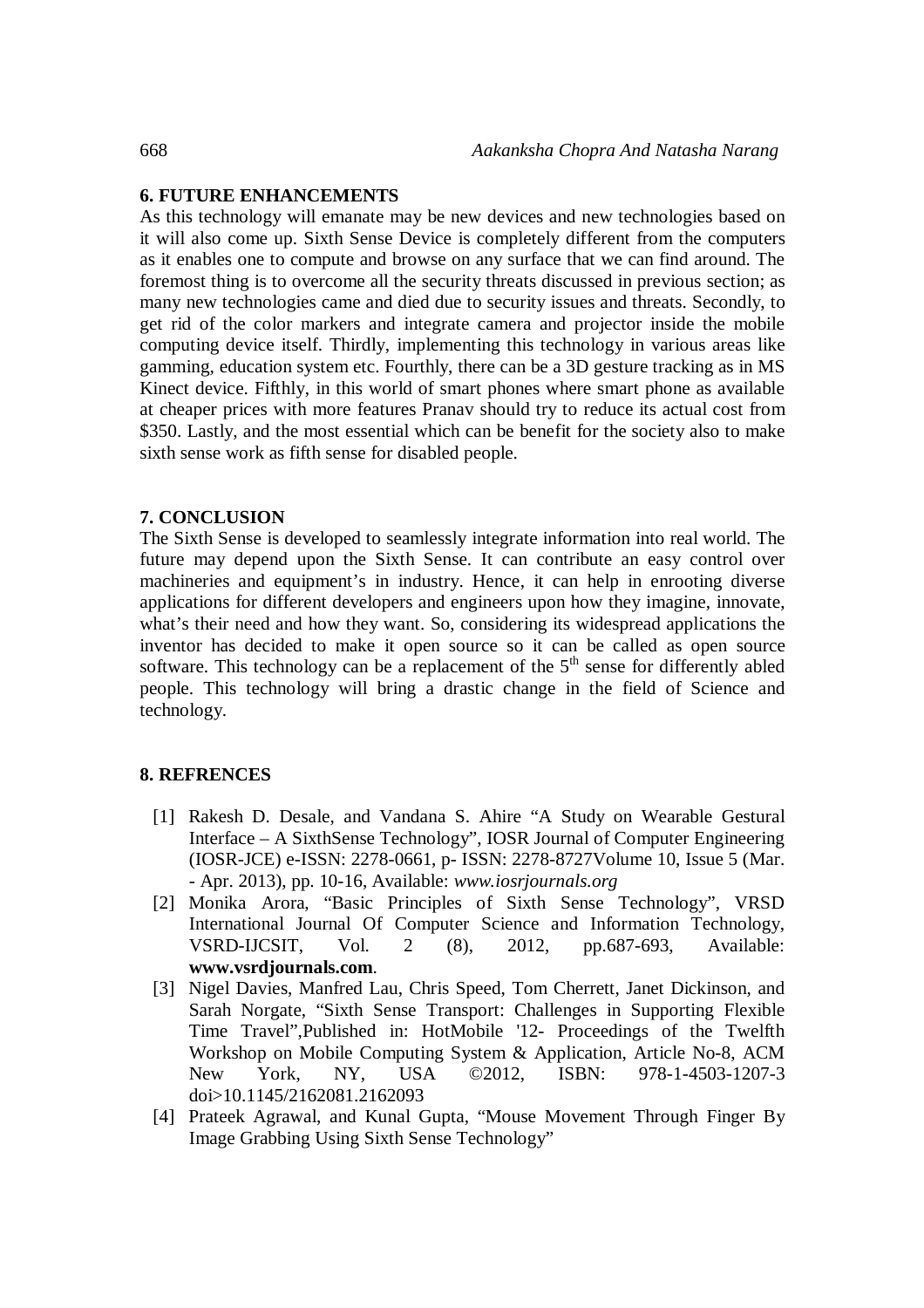- [5] International Journal Of Engineering Science & Advanced Technology Volume-2, Issue-2, pp. 245 – 249,ISSN: 2250–3676 [IJESAT].
- [6] Swarali Narvekar, and Manali Godse, "Vision based Analysis using Sixth Sense Technology", International Journal of Computer Applications (0975 – 8887) International Conference and Workshop on Emerging Trends in Technology 2013.
- [7] S. Sadhana Rao, "Sixth Sense Technology", Proceedings of the International Conference on Communication and Computational Intelligence – 2010, Kongu Engineering College, Perundurai, Erode, T.N.,India.27 – 29 December,2010.pp.336-339.
- [8] Arjun K R, "Sixth Sense Technology-Seminar Report", Submitted in Cochin University of Science And Technology, Division Of Computer Science, School Of Engineering, Cochin University of Science And Technology, AUGUST 2010.
- [9] Course: The Sixth Sense, "Advantages and disadvantages of Sixth Sense", [Online] Tuesday, October 11, 2011, Available: *http://sallusixthsense.blogspot.in*, unpublished
- [10] Punit Tripathi, "The Exhilarating Prospective of Sixth Sense Technology" [Online]. Available:

http://hubpages.com/topics/technology/communication/5364

- [11] "Sixth sense Technology and Security concerns" article in Information Security Management Sunday, May 6, 2012. [Online]. Available: http://karunainformationsecuritymanagement.blogspot.in
- [12] "Sixth Sense: integrating information with the real world". Available: *http://www.pranavmistry.com*, *http://fluid.media.mit.edu*, *http://media.mit.edu*.
- [13] SixthSense, "RFID Radio Frequency Identification", based on enterprise intelligence. Available: http://research.microsoft.com/c/1400
- [14] Pranav Mistry website. [Online]. Available: http://www.slideshare.net/dhawaljain96/6th-sense-by-pranav-mistry
- [15] Cyberwarfare with SixthSense: The thrilling potential of SixthSense technology Submitted by Reza Rafati on Wed, 03/21/2012 - 20:46
- [16] http://www.pranavmistry.com/projects/sixthsense/
- [17] notesofenius.com/multimedia/-applications-sixthsense-technology/
- [18] www.youthkiawaaz.com/2010/06/Pranav-mistry---innovator-of-sixth-sensetechnology---technology that makes sense
- [19] http:/www.ted.com/talkspranav\_mistry\_the\_thrilling\_potential\_of\_sixthsense\_t echnology.html
- [20] http://code.google.com/sixthsense/
- [21] Intelligent Image Processing John Wiley and Sons,pp.384,02001NOV02,ISBN 0-471-40637-6 sixthsense. Pranav Mistry.
- [22] http://theviewspaper.net/sixth-sense-technology-will-revolutionize-the-world/
- [23] http://lucasrichter.wordpress.com/2009/03/13/pattie-maes-sixthsensetechnology-whats-stopping-this/
- [24] www.blendernation.com/sixth-sense-technology/
- [25] http://boingboing.net/2009/11/12/sixth-sense-technolo.html